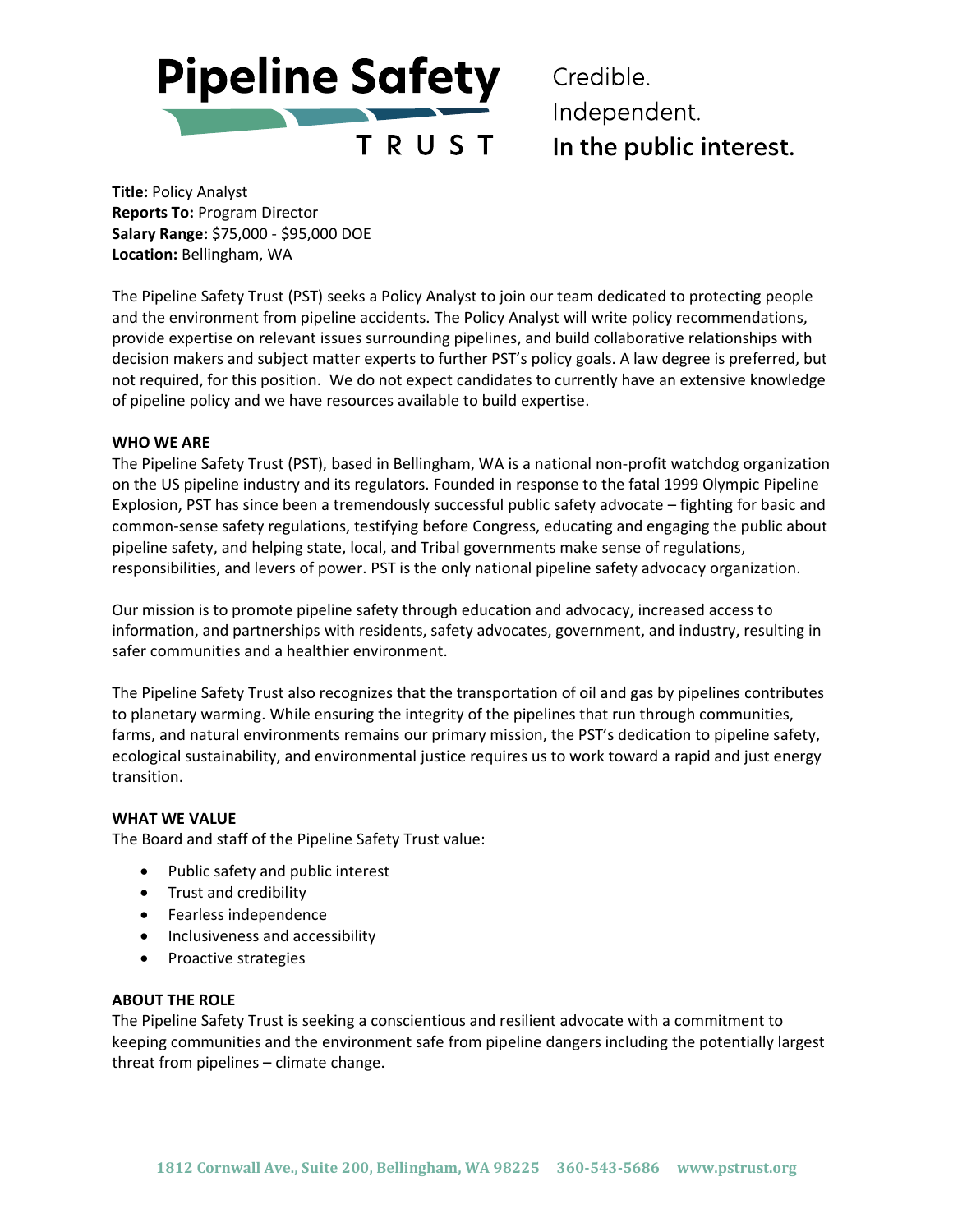The Policy Analyst, in this newly created position, will work in collaboration with the rest of the PST team to advance key pipeline safety policies, educate the public and elected officials, and respond to requests for information. The Policy Analyst will be essential to advancing Pipeline Safety Trust's policy agenda before state and federal lawmakers, state and federal executive agencies, allied organizations, and the public.

The ideal candidate will also have an active interest in engaging in Diversity, Equity, Inclusion, and Justice work; investigating how pipelines impact communities, including impacts related to Environmental Justice; and creating solutions to pipeline issues through the lens of climate change.

# Core Responsibilities:

- Track and prepare written analyses of pipeline-related state and federal rulemakings, policies, and legislation
- Create and maintain strong working relationships with legislative and agency staff on pipeline issues
- Create programs to reduce barriers to allow for more public participation and engagement on pipeline issues
- Build a more inclusive and diverse engaged public
- Create fact sheets, talking points, and other outreach materials
- Contribute to the PST's annual Pipeline Safety Conference traditionally held in New Orleans, LA
- Represent the PST in the media where appropriate

## Skills and Qualifications:

We encourage anyone drawn to and inspired by this work to apply so long as some of the desired educational or working experience is met. We don't expect everyone to meet all the listed skills and qualifications.

The ideal candidate will have:

- Experience evaluating and analyzing legislation and regulations
- Working knowledge of federal regulatory and legislative processes
- A J.D. (not required, but preferred)
- Experience working productively within diverse and inclusive coalitions, including affected communities, environmental organizations, labor unions, industry, and governmental representatives
- Excellent analytical, written, and oral communication skills

# Location

The Pipeline Safety Trust office is located in Bellingham, WA. We prefer our Policy Analyst live in or near the Bellingham community in order to draw inspiration from the place, community, and tragedy that formed the organization, but are open to a remote position for the right candidate.